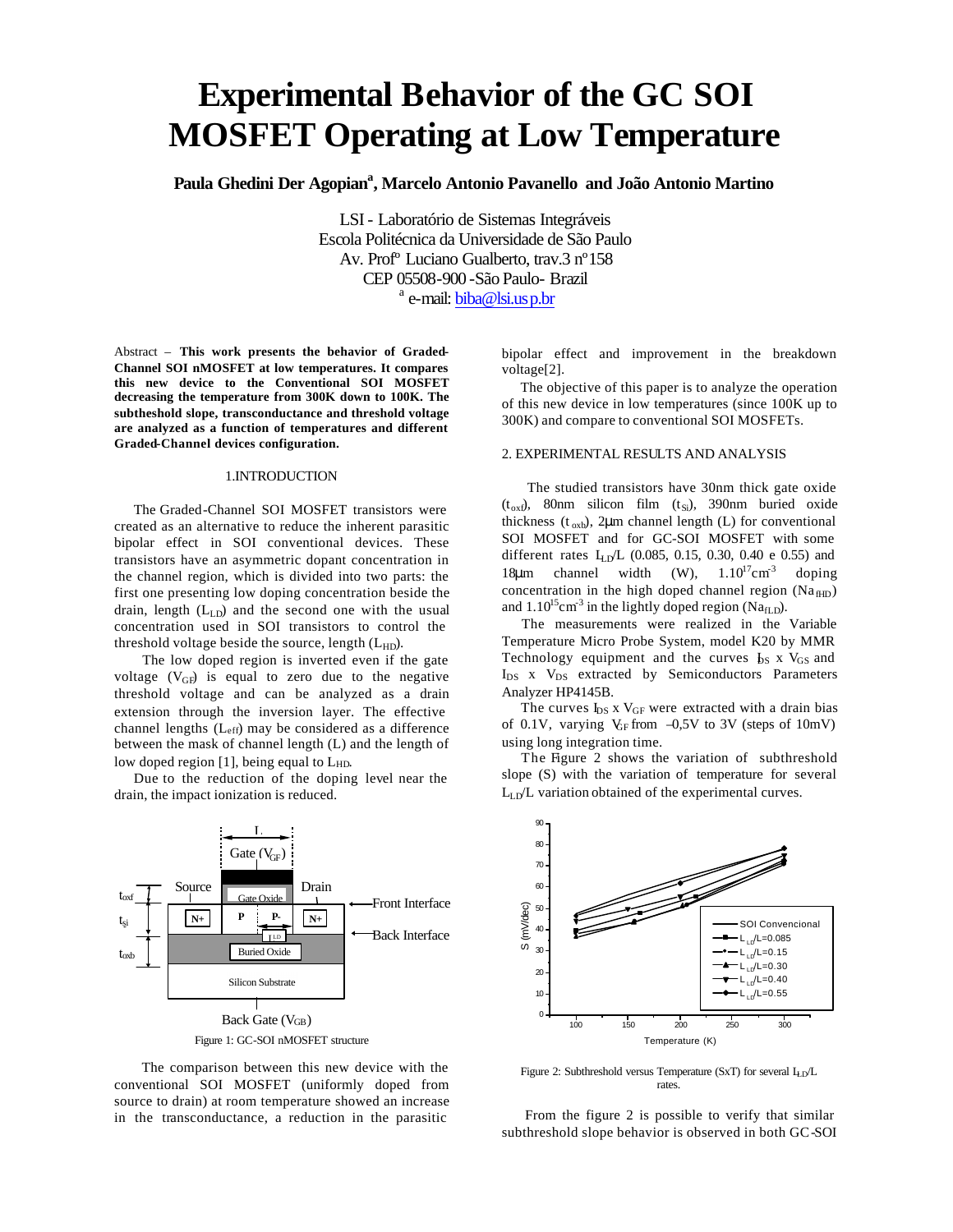MOSFET and conventional SOI MOSFETs devices, independently on L<sub>LD</sub>/L.

 As the temperature decreases, the subthreshold does as well. This reduction occurred due to the direct influence of temperature in the subthreshold slope. It's important to note that the S reduction is related to the temperature and the capacitance rate  $(1+\alpha)$  as shows the equations (1 ,2).

$$
S = \frac{k \cdot T}{q} \cdot \ln(10) \cdot (1 + \mathbf{a})
$$
 (1)

being 
$$
\mathbf{a} = \frac{1}{C_{\text{oxf}}} \left( \frac{C_{\text{Si}}(C_{\text{oxb}} + C_{\text{itb}})}{C_{\text{Si}} + C_{\text{oxb}} + C_{\text{itb}}} + C_{\text{itf}} \right)
$$
 (2).

where  $C_{oxf}$  is the gate oxide capacitance,  $C_{oxb}$  is the buried oxide capacitance, C<sub>Si</sub> Silicon layer Capacitance,  $C_{itb}$  traps capacitance at back interface and  $C_{itf}$  traps capacitance at front interface.

 With the subthreshold slope values, it was calculated the capacitance rate (1+ $\alpha$ ). The (1+ $\alpha$ ) results found to the variation of temperature between 100K and 300K is an average got from the devices operating with the same temperatures (table1).

Table1:Capacitance rate values to different Temperatures

| Temperature | $1+\alpha$ |
|-------------|------------|
| 100K        | 1.8566     |
| 150K        | 1.4674     |
| 200K        | 1.3259     |
| 300K        | 1.2003     |

 With the capacitance rate values obtained, it can be observed that the interface traps capacitance presents a bigger influence when the devices operate at low temperatures.

This larger influence occurs because the Fermi level approaches to the Bandgap edges as the temperature decreases, increasing the trapped charge.

 Figure 3 shows the transcondutance versus temperature for several  $L_{LD}/L$  variation.



Figure 3: Maximum transcondutance versus temperature (gm x T) for several  $L<sub>D</sub>/L$ 

 The graphic was extracted from the first derivative of experimental  $I_{DS}$  x  $V_{GS}$  curves, according to equation (3)[3]:

$$
gm = \frac{dI_{D_{Sat}}}{dV_{GS}} = \frac{W\boldsymbol{m}_{C_{oxf}}}{L(1+\boldsymbol{a})} (V_{GF} - V_{th})
$$
 (3)

 In this case, due to the high mobility in low temperatures, the transcondutance (gm) increases when the temperature goes down [4]. This increase in the transconductance grows less due to the bigger capacitance rate  $(1+\alpha)$  at low temperatures.

The devices GC-SOI MOSFETs show a more emphasized increase due to the reduction of the effective length of channel when the  $L_{LD}/L$  increases.

The Figure 4 presents the threshold voltage as function of the temperature (4a) and different Graded-Channel devices configuration (4b).



Figure 4a: Threshold voltage versus Temperature.



Figure 4b: Threshold voltage versus severals  $L_{\text{D}}/L$ 

The threshold voltage values presented in the graphics of figure 4 were extracted from a second derivate of the  $I_{DS}$  x  $V_{GF}$  curves that were got experimentally.

 Analyzing the graphics in figure 4, it is possible to note an increase in the threshold voltage is obtained for both GC-SOI MOSFET and conventional SOI when the temperature decreases due to the increase in Fermi potential, the rate capacitance increase (that attenuates